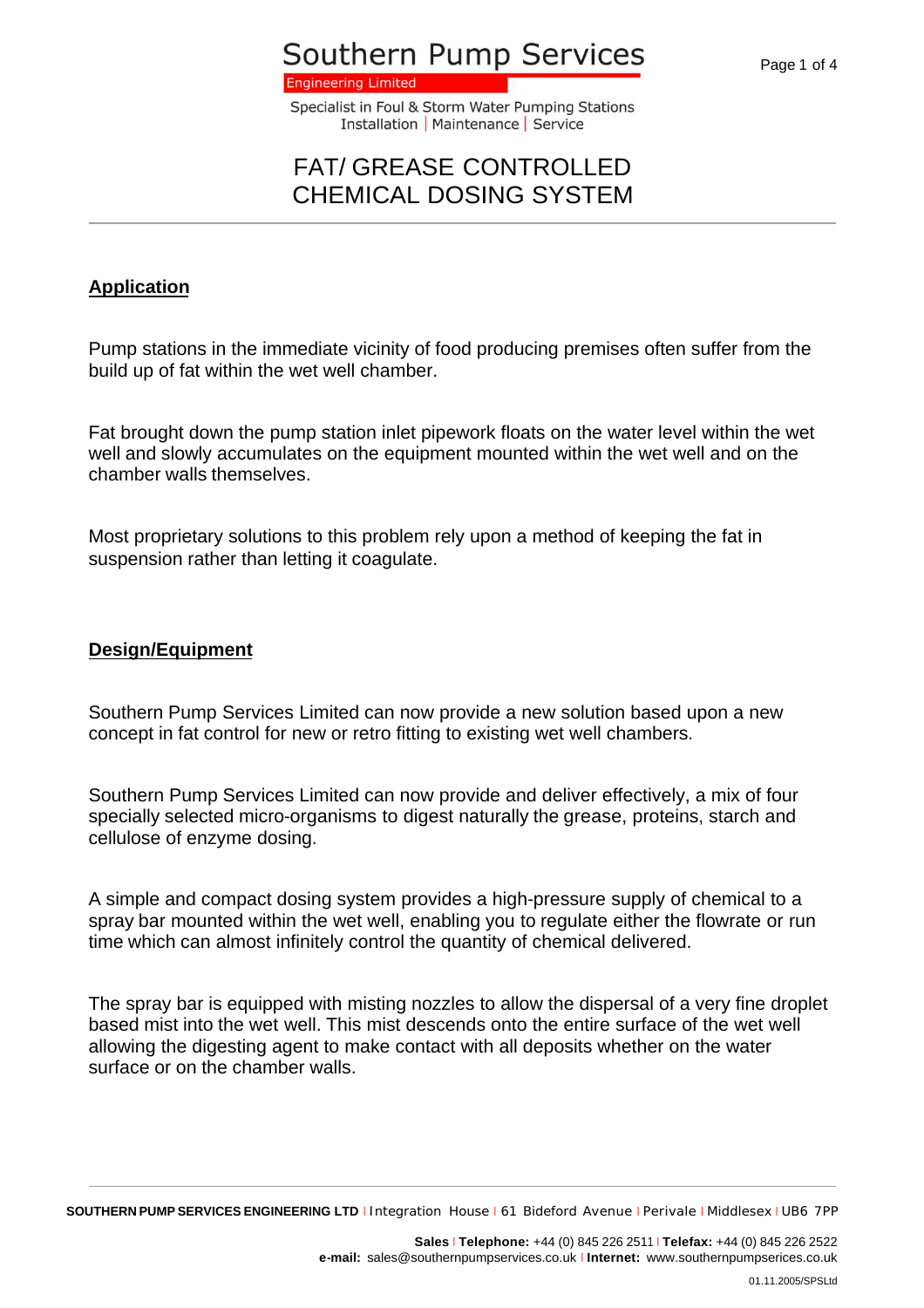## **Southern Pump Services**

**Engineering Limited** 

Specialist in Foul & Storm Water Pumping Stations Installation | Maintenance | Service

## FAT/ GREASE CONTROLLED CHEMICAL DOSING SYSTEM

#### **Scope of Supply**

EDC "Enzyme Dosing Chemical" (for up to 6 months use\*) LMI dosing pump  $(1 - 230V, 50Hz)$ Fabricated pump stand to suit site conditions Spray bars Suction and Delivery Pipework Injection fittings Control system

Health and Safety Paperwork Standard General Arrangement Drawings

(Optional) GRP kiosk 1250mm(High) x 750mm(Wide) x 400mm(Deep) All kiosks come with a varnished backboard & locking facility *Other materials of construction available , Plypropylene , Steal and Stainless Steal are just few* 

#### **PUMP AND PUMPING EQUIPMENT MUST BE MOUNTED WITHIN 4 METRES OF WET WELL CHAMBER**

\* Extra EDC "Enzyme Dosing Chemical" available at an additional cost

#### **Southern Pump Services Limited recommends a minimum six months routine maintenance contract be taken out with this equipment which should also include of replacement EDC "Enzyme Dosing Chemical"**

Southern Pump Services Limited would be pleased in offering assistance to assemble and position all equipment within the confines of wet well chamber, connect the various spray bars, injectors, suction and delivery pipework test and commission all equipment on site *contact Southern Pump Services Limited for further details* 

#### **THIS WORK WOULD BE CARRIED OUT BY A TEAM OF CONFINED SPACE ENTRY TRAINED ENGINEERS WITH ALL THE NECESSARY HEALTH AND SAFETY EQUIPMENT AND CERTIFICATION**

**SOUTHERN PUMP SERVICES ENGINEERING LTD** <sup>I</sup> Integration House <sup>I</sup> 61 Bideford Avenue <sup>I</sup> Perivale <sup>I</sup> Middlesex <sup>I</sup> UB6 7PP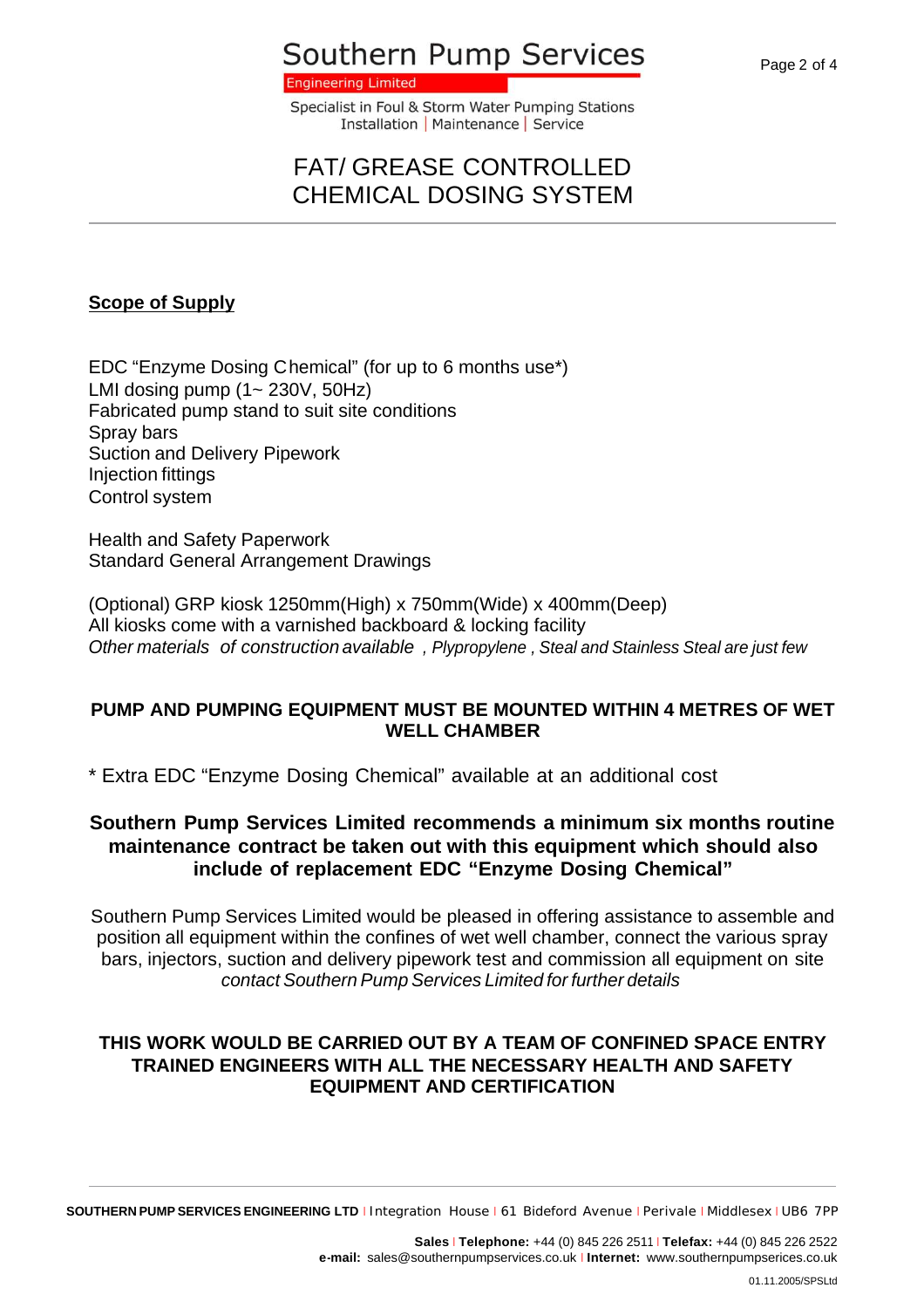Page 3 of 4

## Southern Pump Services

**Engineering Limited** 

Specialist in Foul & Storm Water Pumping Stations Installation | Maintenance | Service

## FAT/ GREASE CONTROLLED CHEMICAL DOSING SYSTEM

Should you require a maintenance contract with emergency response cover, please contact Southern Pump Services Limited for further information



**Compact delivery system can be easily mounted within a weather-proof kiosk if outside, or wall mounted if inside.**

**SOUTHERN PUMP SERVICES ENGINEERING LTD** <sup>I</sup> Integration House <sup>I</sup> 61 Bideford Avenue <sup>I</sup> Perivale <sup>I</sup> Middlesex <sup>I</sup> UB6 7PP